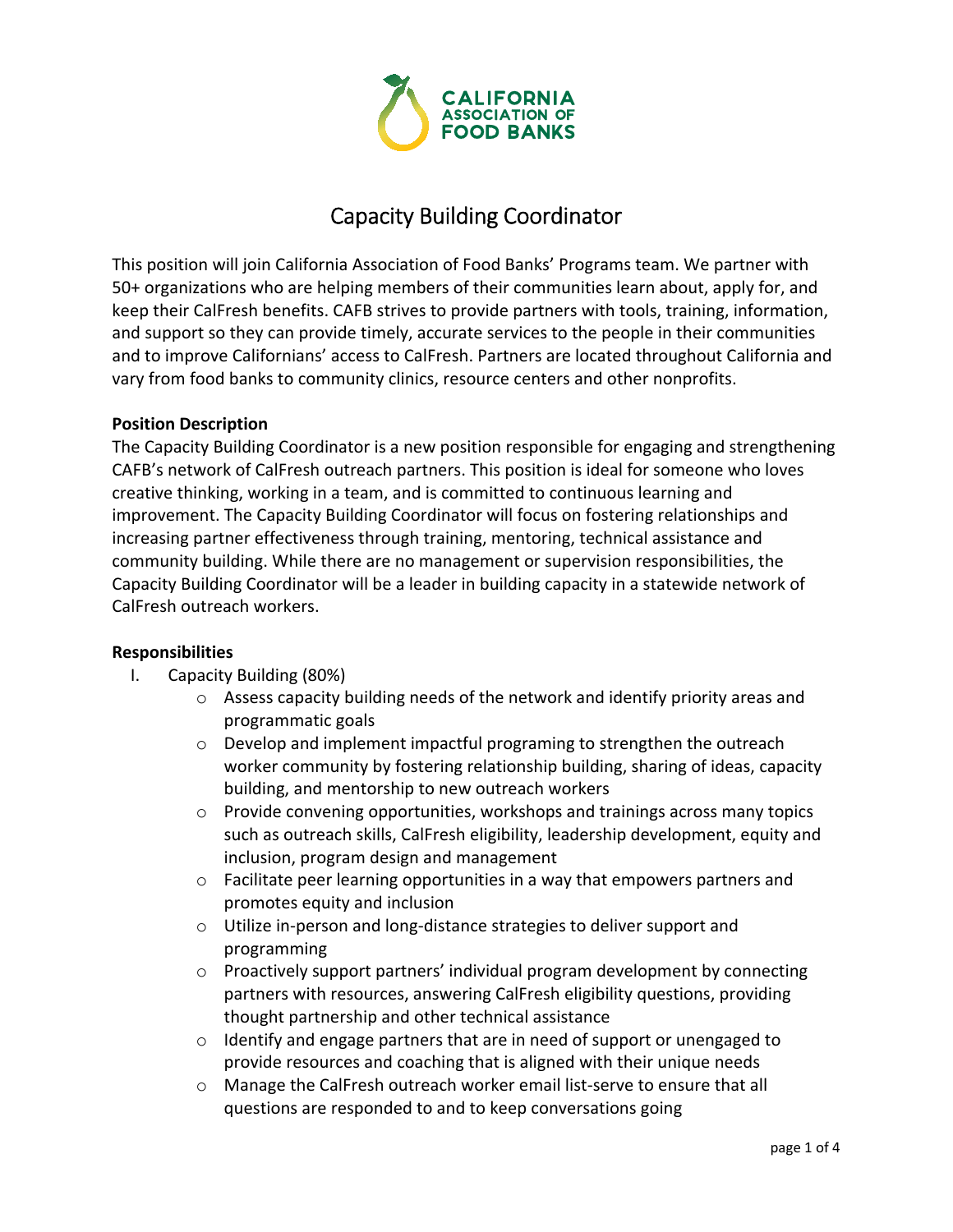- o Gather feedback for improvement, evaluate programming effectiveness and implement changes as needed
- II. Improve CalFresh Access (15%)
	- o Identify and elevate trends and barriers to CalFresh access
	- $\circ$  Contribute to language justice work by providing accurate and timely translation of complex concepts into plain language in English and a second language
	- o Respond to CalFresh inquiries from the public by providing information and connecting to a local partner for assistance
	- o Recruit new partners, as needed
- III. Organization‐wide responsibilities (5%)
	- o Support the mission and values of CAFB
	- o Participate in staff meetings, ad hoc or organization‐wide committees or workgroups
	- o Participate in professional development and anti‐hunger conferences to attain and maintain competency
	- o Take a team‐centered and asset‐based approach

#### **Qualifications**

The ideal candidate will bring strong interpersonal skills, experience in bringing people together, and excellent project coordination. We welcome a wide range of experiences and skills. The ideal candidate will have some of the following skills and experiences:

- Experience with
	- o Nonprofit engagement and network building
	- o In‐person and virtual meeting facilitation and hosting skills
	- o Hosting capacity and community building events
	- o Leading interactive trainings and workshops
	- o Mentoring and supporting leaders in their growth and development
	- o Adult learning concepts
	- o Project oversight and coordination
	- o Developing resources, toolkits and other materials
	- o BIPOC communities
	- o Low‐income households
	- o Community outreach
	- o Lived experience with safety net programs such as CalFresh, MediCal, WIC or navigating government‐run systems
- Ability to
	- o Develop deep trusting relationships with diverse individuals
	- o Be flexible and adaptable
	- o Communicate clearly using plain everyday words
	- o Listen to what is being said and not said
	- o Take initiative, ownership and generate creative solutions to challenges
	- o Work independently with minimal supervision to meet deadlines and manage tasks
	- o Provide timely follow‐through
	- $\circ$  Speak, read and write in a second language (preferred but not limited to Arabic, Cantonese, Mandarin, Vietnamese, Tagalog, Russian, Spanish);
	- o Travel once it's safe to do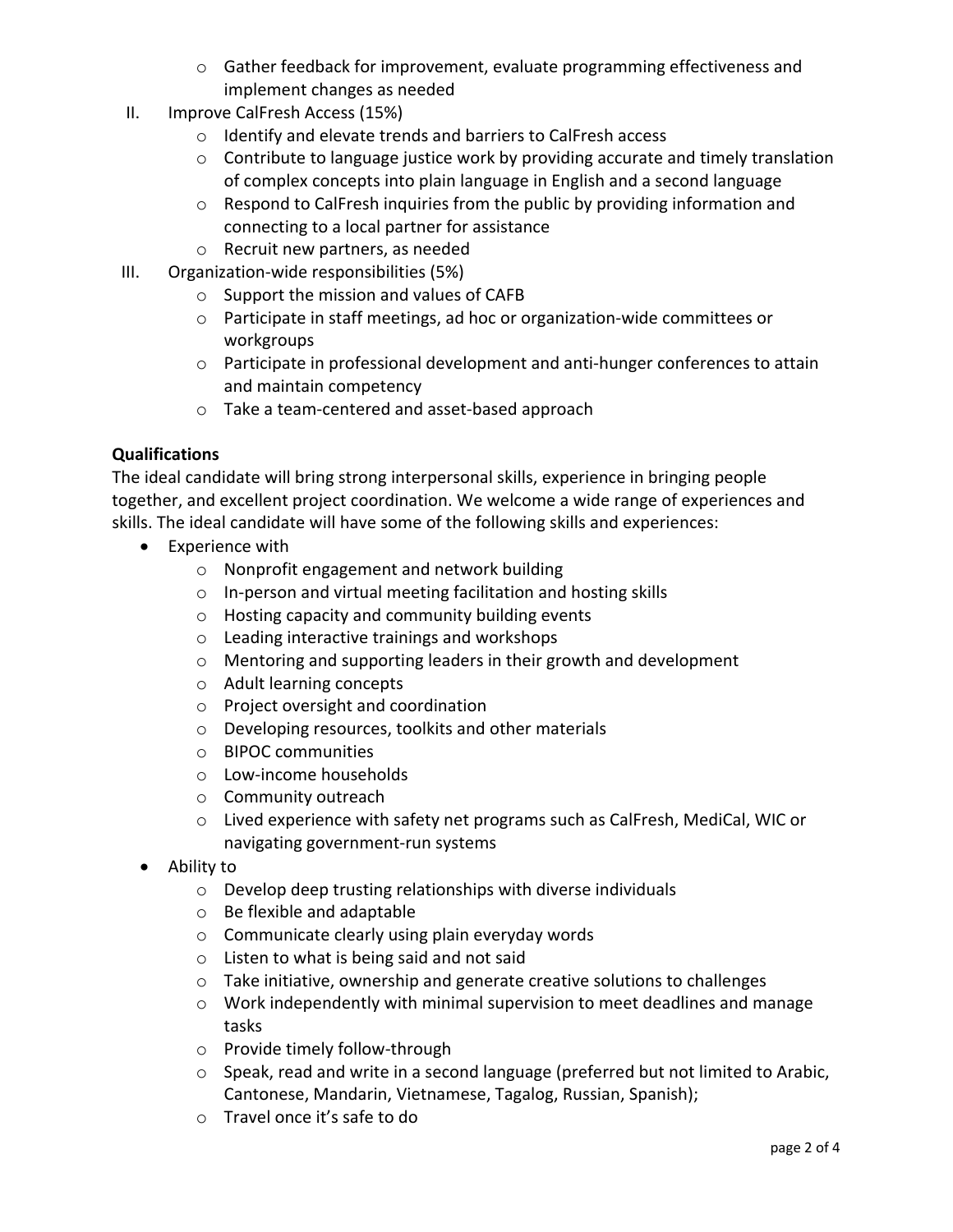o Proficiently use Microsoft office applications and other digital platforms such as Salesforce, Asana, etc.

### **Location**

We're a small but mighty staff of 30+, working in a classic old building in downtown Oakland conveniently located near the 19th Street BART station. Both the building and the office are ADA accessible. We are in a virtual office environment and will transition to a hybrid work environment in May 2022, based on guidance of local health regulations.

### **Reports to**

- CalFresh Outreach Program Manager
- Works closely with Director of Programs, Program Manager and the Administrative Assistant

## **Employment Type**

- Full-time, exempt, 37.5 hours per week
- Compensation: \$58,000‐\$63,000, depending on experience
- Benefits include employer-paid health, disability & life insurance, plus allowance for dependents or additional coverage; FSA/HSA & commuter benefits options; contribution to retirement account (5%); and competitive vacation/holiday schedule.

## **To Apply**

Please submit your cover letter and resume to the application link below. All applications submitted by our priority deadline will be reviewed. Afterwards, applications will be reviewed on a rolling basis, as needed. Interviews will take place in April with a target hiring date of May 31, 2022. There is flexibility for the right candidate.

- Application link: https://cafb.formstack.com/forms/capacity\_building\_coordinator
- Priority application deadline: April 29, 2022

## **About California Association of Food Banks**

Join us in creating a California where every person has the nourishment they need to thrive. We are proud to amplify the voice of food banks and of hungry Californians in the corridors of our statehouse and country's Capitol, in the offices of foundations and corporations, on farms and in fields, and throughout our state. We do this to influence public policy to enhance the safety net, ensure that fresh produce and healthy proteins are accessible to all Californians, connect hungry residents with nutrition programs, and support our 41 member food banks in their work to feed our communities.

We value diversity and seek to reflect it on our team and how we do business. Our goal is to *attract, develop, retain, and promote a talented and diverse workforce in a culture where all employees will contribute to their fullest potential.*

It is the policy of the California Association of Food Banks to fill every position without regard to *race, color, religion (all aspects of religious beliefs, observance or practice, including religious dress or grooming practices), creed, gender (including gender identity and gender expression), marital status, registered domestic partner status, physical disability, mental disability, medical condition (including cancer or a record of a history of cancer), age, sex (including pregnancy,*